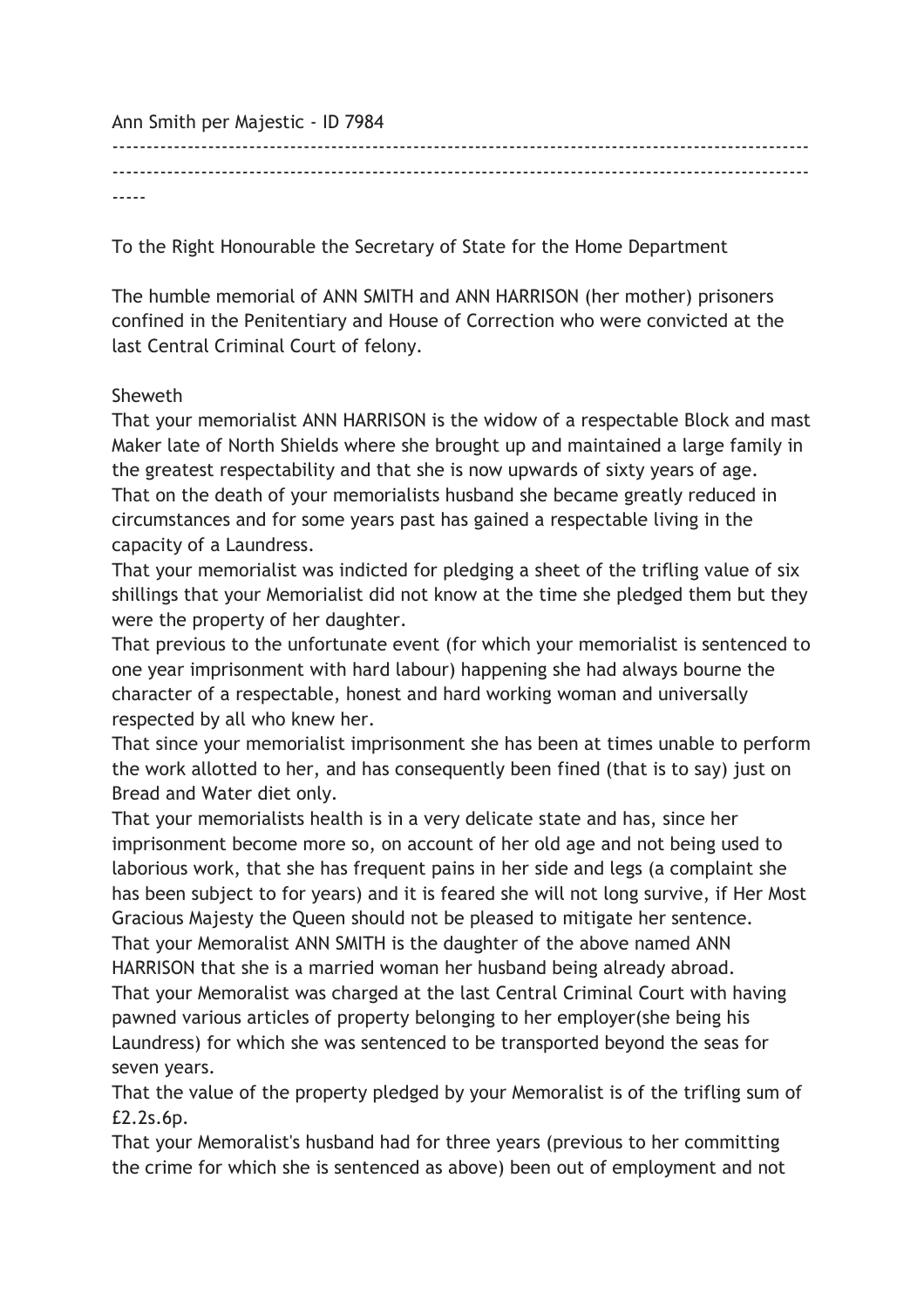being able to obtain employ in this Country had determined to go abroad that being in very humble circumstances and not having money by then (owning to your Memoralist's husband having bee so long out of employ) to fit him out for the voyage , your Memoralist unfortunately during the absence of her Master , pawned the articles for which she was tried and convicted for the purpose of procuring her husband necessaries for the voyage - that it was not done with a felonious intent but that on the contrary your Memoralist intended and would have redeemed all the property in a short time by her own industry, but for her Master coming to town unexpectedly and before she was in a situation to do so.

That your Memoralist's husband is still at sea, unconscious of his wife's awful situation and what will his feelings be when he seeks his home and finds his wife in a prison and likely to be sent out of her native country.

Your memoralists therefore most humbly pray your Lordship that you will be pleased to take into consideration the most unhappy situation and recommend htem to Her Most Gracious Majesty the Queen that their respective sentences may be mitigated and that your memoralist ANN SMITH may not be transported beyond the seas and that your memoralist ANN HARRISON may not again be put to hard labour, or that your Lordship will be please to recommend your memoralists to the mercy and compassion of Her Most Gracious Majesty the Queen in such other way as to your Lordship shall seem meet.

And your memoralists will ever pray.

We have known the prisoners many years and believe them to be worthy of Her Majesty's clemency.

| <b>Samuel Lyles</b>                |  |  |
|------------------------------------|--|--|
| <b>Richard Frederick Hartfield</b> |  |  |
| <b>Thomas Anderson</b>             |  |  |
| Joseph Chamberlain                 |  |  |
| <b>Robert Clarke</b>               |  |  |
| And 12 other signatures            |  |  |
|                                    |  |  |
|                                    |  |  |
|                                    |  |  |

I certify that I have known ANN SMITH for some years as a respectable woman and can speak of her good character before her late offence, and it being her first for which she is now confined in the General Penitentiary, I therefore recommend her to mercy.

R F Hartfield 2 Clements Lane Passage Clements Inn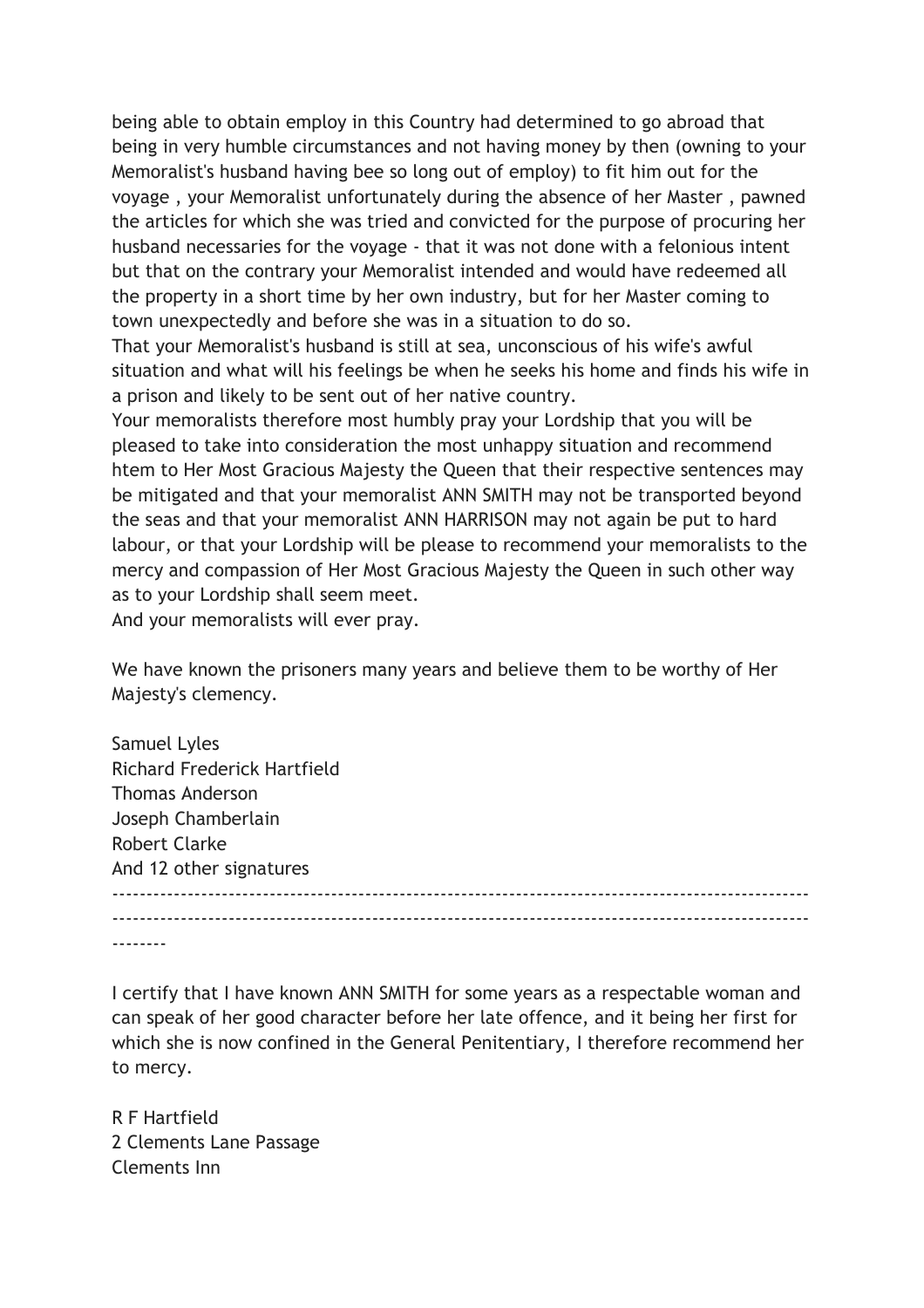18th June 1838

------------------------------------------------------------------------------------------------------ ------------------------------------------------------------------------------------------------------ ------

5 Yeates Court Casey Street Lincolns Inn 31st May 1838

Madam

Having been requested to state what I know of ANN SMITH and ANN HARRISON (her mother) the former of which is doomed to the dreadful sentence of transportation for 7 years, I take the liberty to say that ANN SMITH has occupied an apartment in my house for upwards of 4 years and during that time has always (as far as my observation extended) conducted herself in an upright and becoming woman and I firmly believe the present to be a solitary instance of doing wrong by which she is doomed to so awful a sentence.

Trusting you will extend your powers and [intercede] to [abridge] her confinement. I am Madam

Your most obedient servant

J Carver ------------------------------------------------------------------------------------------------------ ------------------------------------------------------------------------------------------------------ -------

Carey Street Lincolns Inn June 1838

Honoured Sir,

I hope you will excuse the liberty I take in addressing you on behalf of ANN SMITH and ANN HARRISON (her mother) who were convicted at the last Old Bailey Sessions of felony when the former was sentenced to 7 years transportation and the latter to imprisonment for 1 year - I have known both of them for the period of 6 years and never heard of their being before guilty of a dishonest act, but have always considered them as hardworking and honest members of Society. I beg to entreat that you will be pleased to use your endeavours on their behalf in ordering that their respective punishments in a measure may be mitigated and that the younger prisoner ANN SMITH may not be sent out of the country. I am Sir Your most obedient servant

S Lesley